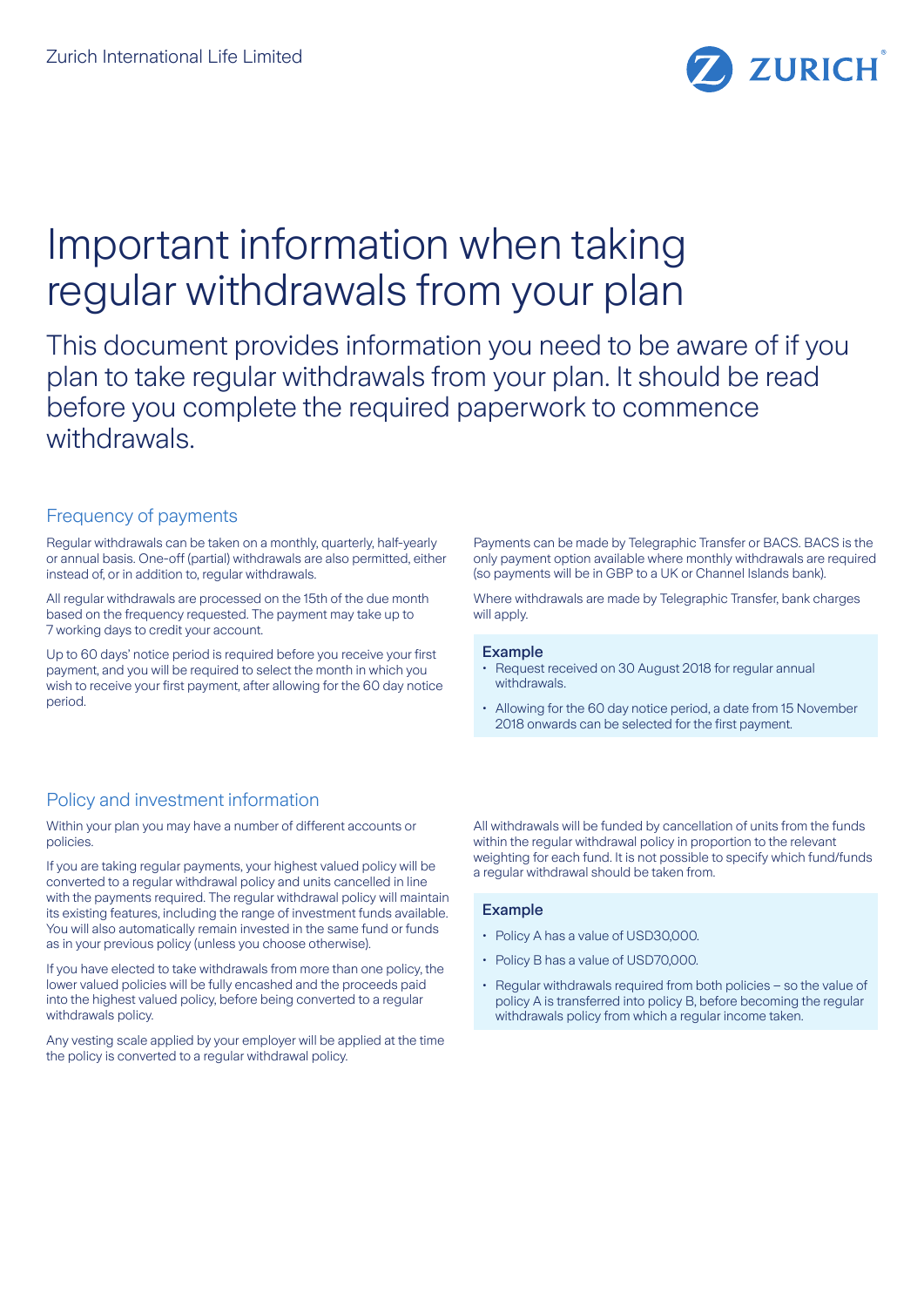Minimum/maximum payments and currencies

| Currency equivalents for minimum account value |           |
|------------------------------------------------|-----------|
| <b>Austrian Dollar (AUD)</b>                   | 25,000    |
| Emirati Dirham (AED)                           | 75,000    |
| Euro (EUR)                                     | 16,000    |
| Hong Kong Dollar (HKD)                         | 160,000   |
| Japanese Yen (JPY)                             | 2,250,000 |
| Norwegian Krona (NOK)                          | 150,000   |
| Singapore Dollar (SGD)                         | 26,000    |
| Sterling (GBP)                                 | 12,500    |
| Swedish Krona (SEK)                            | 150,000   |
| Swiss Franc (CHF)                              | 20,000    |
| US Dollars (USD)                               | 20,000    |

### Stopping or changing payments

Regular withdrawals may be discontinued at any time, subject to providing 60 days notice. At that point you will remain a part of your plan unless you advise that you wish to withdraw the full remaining lump sum value and leave the plan. Should you remain in the plan but wish to re-commence regular withdrawals, this can be done subject to 60 days notice being received.

### Insufficient funds to maintain regular withdrawal amount

Should the amount of regular withdrawals result in the regular withdrawal policy fund being exhausted, then future withdrawals will cease (unless it is requested that additional polices are transferred to the regular withdrawal policy).

#### Fees payable

There are no fees payable for regular withdrawals. However withdrawals made by Telegraphic Transfer will be subject to bank charges.

Any existing fees which were payable by yourself under the plan will continue to be payable and will be deducted from the balance of units held within the regular withdrawals policy.

Foreign exchange transactions will use the appropriate Bloomberg mid-day rate adjusted by 0.175%.

The ability to commence withdrawals will be subject to the minimum values shown opposite for the regular withdrawal policy.

Provided the minimum value has been met, withdrawals may commence subject to a minimum withdrawal amount of USD1,000 (or currency equivalent) where payments are made by Telegraphic Transfer, or GBP200 for BACS payments. Please contact Zurich if you require further information.

There are no maximum withdrawal limits but care should be taken to ensure that excessive withdrawals do not result in monies in the regular withdrawal policy being used up too quickly.

The amount, frequency, and/or payment currency can be changed on an annual basis (effective from the anniversary of the first regular payment), by contacting Zurich, subject to providing 60 days written notice.

The remaining balance within the regular withdrawal policy will remain invested until you instruct us otherwise. Your money will continue to benefit from any investment growth but will also be subject to any investment losses or ongoing charges.

# Further Information

For further information, please contact:

Zurich Corporate HelpPoint Team Phone: +44 1624 691013 or 00 971 436 34400 if dialling from the Middle East

E-mail: corporate.pensions@zurich.com